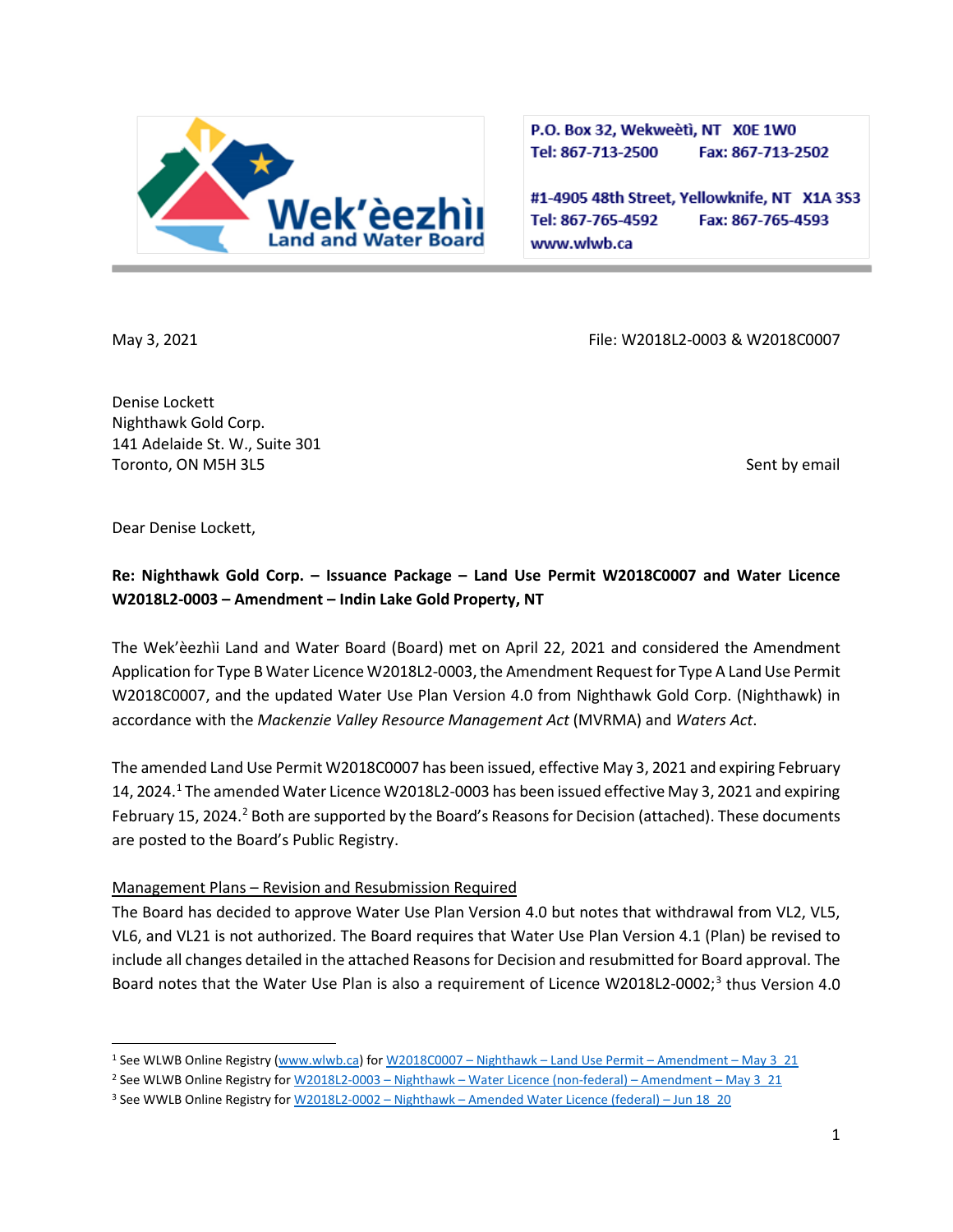also applies to this licence. Additionally, the Board reminds Nighthawk that all future additions of Water Sources to the Water Use Plan would require an amendment application.

### Inspectors:

The Inspectors referred to in the Licence and Permit can be contacted at the GNWT-Lands North Slave Regional Office and GNWT-Lands offices.[4,](#page-1-0)[5](#page-1-1)

## Permit Lifecycle

Sections 5 and 6 of the Board's *Guide to the Land Use Permitting Process[6](#page-1-2)* (Guide) contains detailed information on enforcement of this Permit, and processes which may occur post-issuance, such as amendments to conditions, and assignment to another company. Please be familiar with this section of the Guide and reach out to Board staff with any questions about Board processes related to this Permit.

#### Licence Processes and Additional Information

Sections 5 and 6 of the Board's *Guide to the Water Licensing Process[7](#page-1-3)* (Guide) contain detailed information on licence enforcement and potential post-issuance processes, such as amendments to conditions, and assignment to another company. Please be familiar with these sections of the Guide and reach out to Board staff with any questions about Board processes related to the Licence.

Full cooperation of Nighthawk is anticipated and appreciated. Please contact Meaghan MacIntyre-Newell at (867) 765-4584 with any questions or concerns regarding this letter.

Yours sincerely,

Imailey

Joe Mackenzie Wek'èezhìi Land and Water Board, Chair

BCC to: Nighthawk Distribution List Clint Ambrose – Inspector, GNWT-Lands David Scott-McQuinn, Water Resources Officer, GNWT-ENR Nathen Richea – Director, Water Resources, GNWT-ENR

Attached: Reasons for Decision

<span id="page-1-0"></span><sup>4</sup> See GNWT-Lands Inspection and Enforcement webpage [\(https://www.lands.gov.nt.ca/en/services/inspections-and](https://www.lands.gov.nt.ca/en/services/inspections-and-enforcement)[enforcement\)](https://www.lands.gov.nt.ca/en/services/inspections-and-enforcement) for regional contact information.

<span id="page-1-1"></span><sup>5</sup> See GNWT-Lands Inspection and Enforcement webpage [\(https://www.lands.gov.nt.ca/en/services/inspections-and](https://www.lands.gov.nt.ca/en/services/inspections-and-enforcement)[enforcement\)](https://www.lands.gov.nt.ca/en/services/inspections-and-enforcement) for contact information for the North Slave Regional Office.

<span id="page-1-2"></span><sup>6</sup> See WLWB Apply for Permit/Licence webpage for MVLWB *[Guide to the Land Use Permitting Process](https://mvlwb.com/sites/default/files/2020-09/lwb_guide_to_the_land_use_permitting_process_-_final_-_sep_16_20.pdf)* (2020).

<span id="page-1-3"></span><sup>7</sup> See WLWB Policies and Guidelines webpage for MVLWB *[Guide to the Water Licensing Process](https://mvlwb.com/sites/default/files/2020-09/lwb_guide_to_the_water_licensing_process_-_final_-_sep_16_20.pdf)* (2020).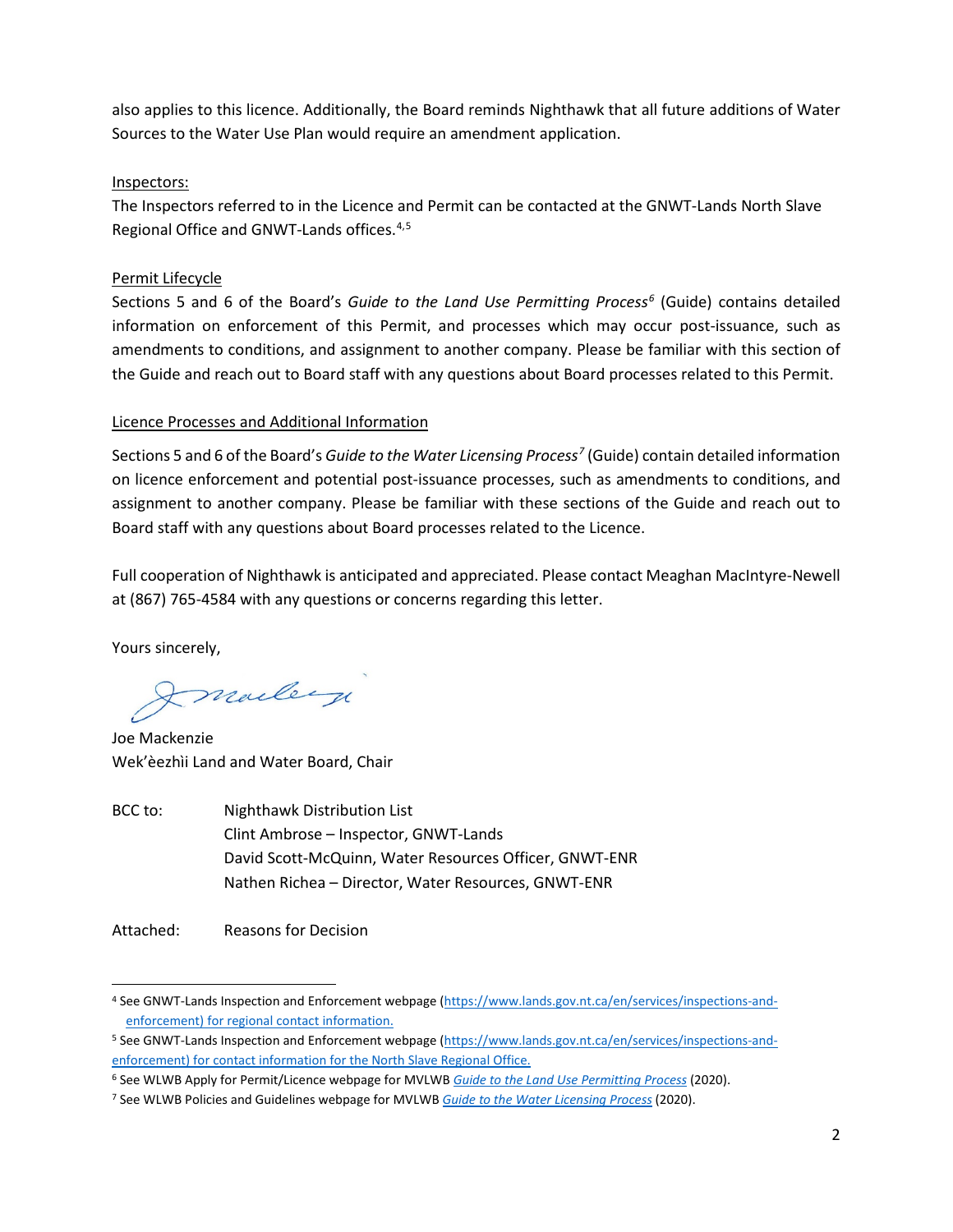

**Box 32, Wekweètì, NT X0E 1W0 Tel: 867-713-2500 Fax: 867-713-2502** 

**#1-4905 48th Street, Yellowknife, NT X1A 3S3 Tel: 867-765-4592 Fax: 867-765-4593 www.wlwb.ca**

| <b>Preliminary Screener</b>   | <b>WLWB</b>                                                                                           |
|-------------------------------|-------------------------------------------------------------------------------------------------------|
| <b>Reference/File Number:</b> | W2018L2-0003 (Type "B" Water Licence)                                                                 |
|                               | W2018C0007 (Type "A" Land Use Permit)                                                                 |
| <b>Permittee:</b>             | Nighthawk Gold Corp (Nighthawk)                                                                       |
| Subject:                      | Water Licence Amendment Application, Land Use Permit<br>Amendment Request, and Updated Water Use Plan |

# **Decision from the Wek'èezhìi Land and Water Board Meeting of April 22, 2021**

## **1.0 Decision**

On April 22, 2021, the Wek'èezhìi Land and Water Board (the Board) met and considered an Amendment Application for Type B Water Licence W2018L2-0003, an Amendment Request for Type A Land Use Permit W2018C0007, and an updated Water Use Plan Version 4.0 from Nighthawk Gold Corp. (Nighthawk). Nighthawk is proposing to update the complete application referenced in Part C, Condition 7 of the Permit and Part A, Condition 1(a) of the Licence.

The Board conducted a preliminary screening in accordance with subsection 124(1) of the *Mackenzie Valley Resource Management Act* (MVRMA).[8](#page-2-0)[9](#page-2-1) Based on the evidence provided, the Board was satisfied the screening had been completed according to section 125 of the MVRMA and decided not to refer the project to environmental assessment.

In consideration of the Application, reviewer comments, and proponent responses, the Board decided the following:

<span id="page-2-0"></span><sup>8</sup> See WLWB Online Registry [\(www.wlwb.ca\)](http://www.wlwb.ca/) for W2018C0007 – Nighthawk – LUP Amendment – [PS Determination Notification](http://registry.mvlwb.ca/Documents/W2018L2-0003/W2018L2-0003%20-%20Nighthawk%20-%20WL%20and%20LUP%20Amendment%20-%20PS%20Determination%20Notification%20and%20RFD%20-%20Apr%2022_21.pdf)  and RFD – [Apr 22\\_21](http://registry.mvlwb.ca/Documents/W2018L2-0003/W2018L2-0003%20-%20Nighthawk%20-%20WL%20and%20LUP%20Amendment%20-%20PS%20Determination%20Notification%20and%20RFD%20-%20Apr%2022_21.pdf)

<span id="page-2-1"></span><sup>9</sup> See WLWB Online Registry for W2018L2-0003 – Nighthawk – WL Amendment – [PS Determination Notification and RFD –](http://registry.mvlwb.ca/Documents/W2018L2-0003/W2018L2-0003%20-%20Nighthawk%20-%20WL%20and%20LUP%20Amendment%20-%20PS%20Determination%20Notification%20and%20RFD%20-%20Apr%2022_21.pdf) Apr [22\\_21](http://registry.mvlwb.ca/Documents/W2018L2-0003/W2018L2-0003%20-%20Nighthawk%20-%20WL%20and%20LUP%20Amendment%20-%20PS%20Determination%20Notification%20and%20RFD%20-%20Apr%2022_21.pdf)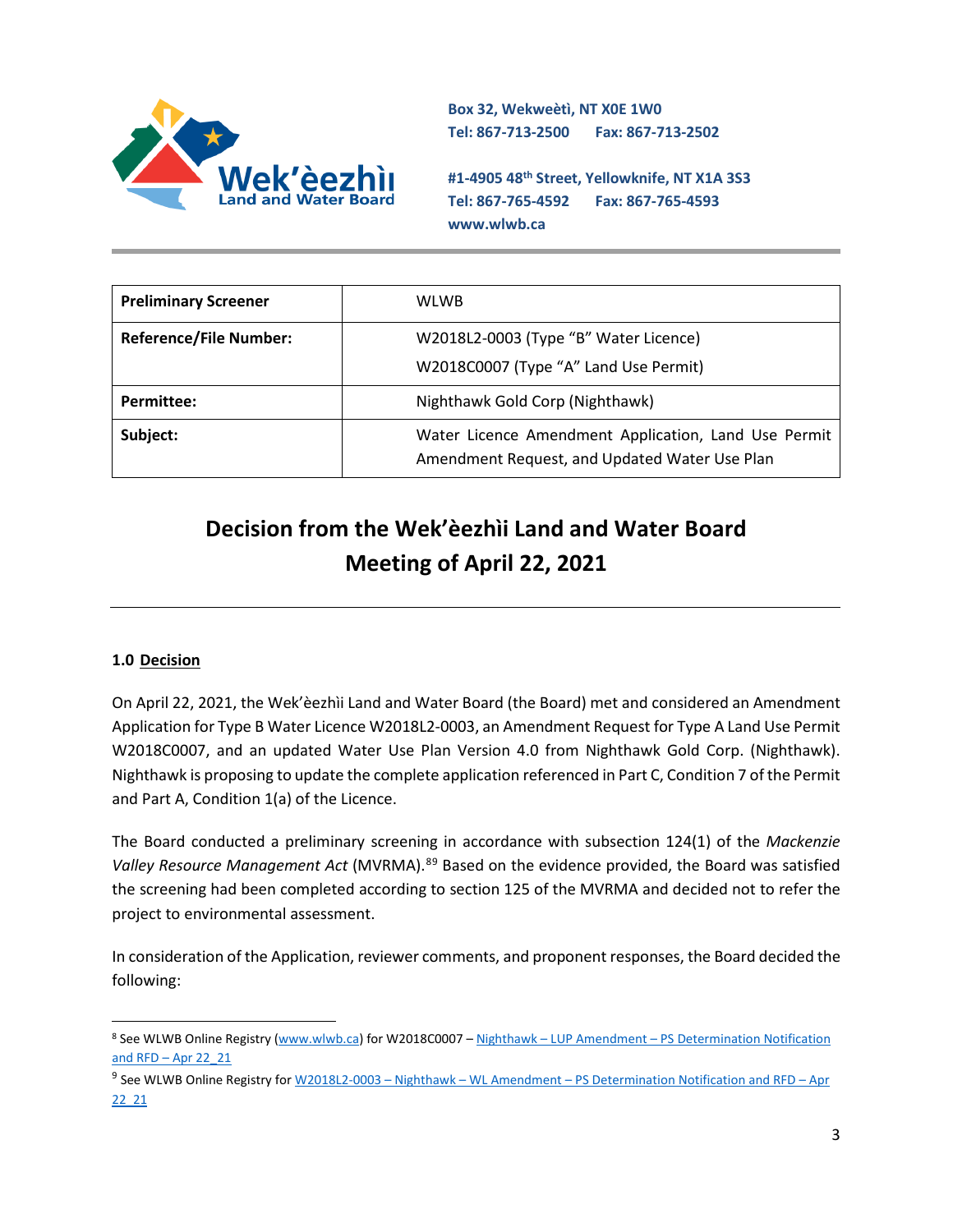- 1. If the Board does not receive a notice of referral to environmental assessment by May 2, 2021, the Board will issue the amended Water Licence W2018L2-0003 on May 3, 2021, subject to the terms and conditions contained therein;
- 2. If the Board does not receive a notice of referral to environmental assessment by May 2, 2021, to approve Version 4.0 of the Water Use Plan but notes that withdrawal from VL2, VL5, VL6, and VL21 is not authorized;
- 3. Require Nighthawk to submit Version 4.1 within 30 days of the Board's decision; Version 4.1 is to remove references to the following Water Sources: VL2, VL5, VL6, and VL21;
- 4. If the Board does not receive a notice of referral to environmental assessment by May 2, 2021, the Board will issue the amended Type A Land Use Permit on May 3, 2021; and
- 5. Request that Nighthawk work collaboratively with the WRRB on wildlife management aspects and to determine the timing of an updated plan.

#### **2.0 Background**

The WLWB received an Amendment Application for Type B Water Licence W2018L2-0003 (Application), <sup>[10,](#page-3-0) [11,](#page-3-1) [12](#page-3-2)</sup> an Amendment Request for Type A Land Use Permit W2018C0007 (Request), <sup>[13,](#page-3-3) [14](#page-3-4)</sup> and an updated Water Use Plan Version 4.0<sup>15</sup> from Nighthawk on March 15, 2021.<sup>16</sup> The Licence allows for water use in support of mineral exploration on the non-federal portion of the Indin Lake Gold Property. The Permit allows Nighthawk to conduct exploration activities at the Indin Lake Gold Property.

In June 2020, the Licence was amended to allow Nighthawk operational flexibility to allocate a total of 299 m<sup>3</sup>/day between both federal and non-federal Licences. In November 2020, the Permit was amended to allow Nighthawk to use additional equipment not included when the Permit was originally issued but did not update any conditions in the Permit. The current Amendments were submitted after Nighthawk entered into an option agreement with Geomark Exploration Ltd. to acquire additional mineral leases (NT-3636, NT-3538, NT-3655, and NT-3380). Nighthawk is requesting to have the area encompassed by these leases included in Permit W2018C0007 and Licence W2018L2-0003. Similar to the November 2020 Permit amendment, the currently proposed amendments would not result in any updates to the wording of conditions in the Permit or Licence but would update the complete application referenced in Part C, Condition 7 of the Permit and Part A, Condition 1(a) of the Licence.

<span id="page-3-0"></span><sup>10</sup> See WLWB Online Registry for W2018L2-0003 – Nighthawk – [Amendment Application –](http://registry.mvlwb.ca/Documents/W2018L2-0003/W2018L2-0003%20-%20Nighthawk%20-%20Amendment%20Application%20-%20Cover%20Letter%20-%20Mar%2010_20.pdf) Cover Letter – Mar 10\_21

<span id="page-3-1"></span><sup>11</sup> See WLWB Online Registry for W2018L2-0003 – Nighthawk – [Amendment Application –](http://registry.mvlwb.ca/Documents/W2018L2-0003/W2018L2-0003%20-%20Nighthawk%20-%20Amendment%20Application%20-%20Form%20-%20Mar%2010_21.pdf) Form – Mar 10\_21

<span id="page-3-2"></span><sup>12</sup> See WLWB Online Registry for W2018L2-0003 - Nighthawk - Amendment Application - Engagement Log - Mar 12\_21

<span id="page-3-3"></span><sup>13</sup> See WLWB Online Registry for W2018C0007 - Nighthawk - Amendment Request - Cover Letter - Mar 10\_12

<span id="page-3-4"></span><sup>14</sup> See WLWB Online Registry for W2018C0007 - Nighthawk - Amendment Request - Engagement Log - Mar 12\_21

<span id="page-3-5"></span><sup>15</sup> See WLWB Online Registry for W2018L2-0003 – [Nighthawk 0 Waster Use Plan V4.0 –](http://registry.mvlwb.ca/Documents/W2018L2-0003/W2018L2-0003%20-%20Nighthawk%20-%20Water%20Use%20Plan%20V4.0%20-%20Mar%2010_21.pdf) Mar 10\_21

<span id="page-3-6"></span><sup>&</sup>lt;sup>16</sup> See WLWB Online Registry for W2018C0007 - Nighthawk - Land Use Permit - Amendment - Nov 20\_20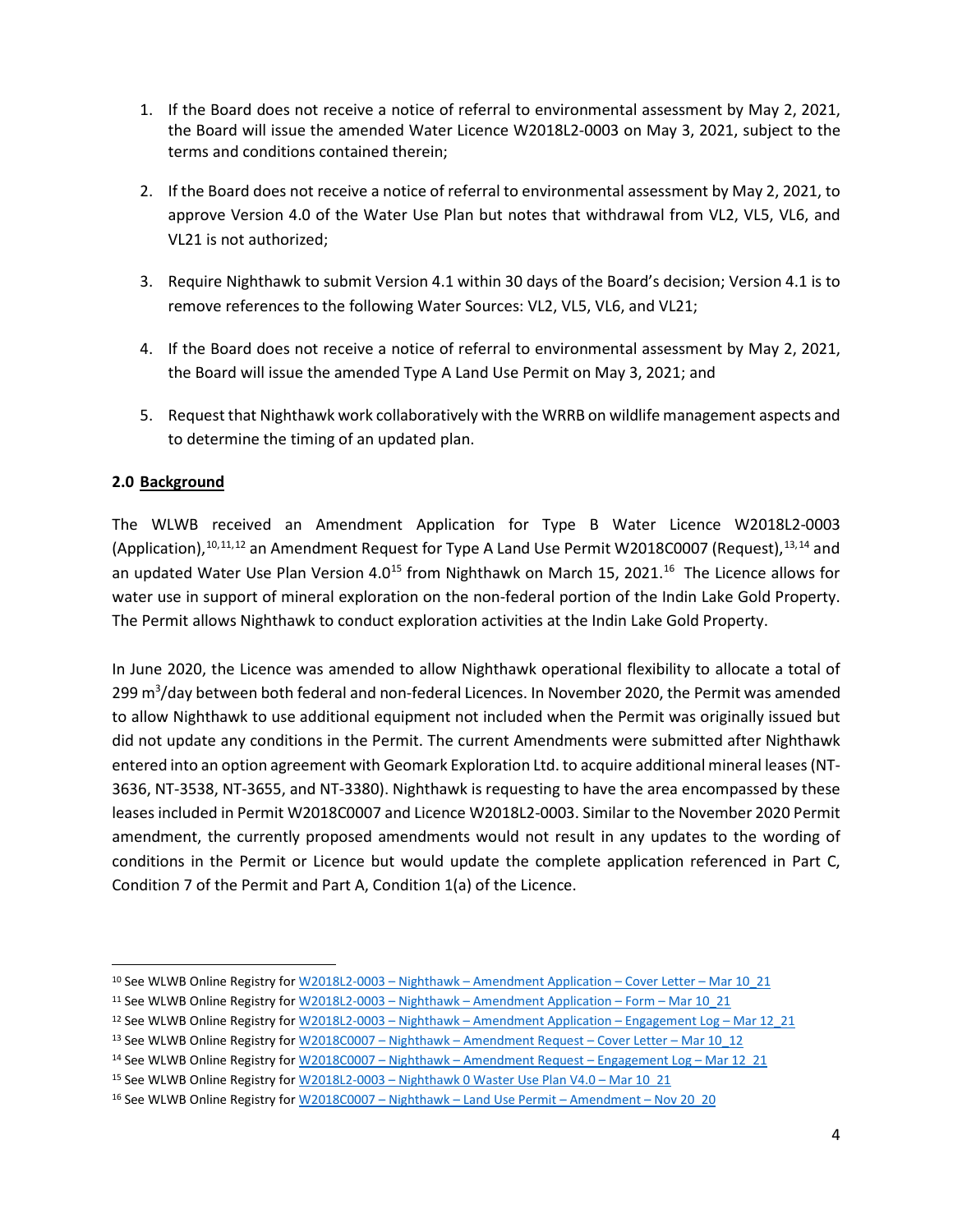The Amendment Application, Engagement Record, Water Use Plan Version 4.0, Draft Permit,<sup>[17](#page-4-0)</sup> and Draft Licence<sup>[18](#page-4-1)</sup> were distributed for public review on March 15, 2021, inviting Parties to provide comments and recommendations using the Online Review System (ORS). Under the Preliminary Screening Requirement Regulations of the *Mackenzie Valley Resource Management Act* (MVRMA), the Board must conduct a preliminary screening for a proposed amendment, unless it is exempt from preliminary screening in accordance with the Exemption List Regulations. Reviewers were encouraged to provide comments and recommendations (e.g., on impacts and mitigation measures) to assist with the completion of the preliminary screening. Reviewer comments were due April 6, 2021. Comments and recommendations were received from Government of Northwest Territories – Environment and Natural Resources (GNWT-ENR), GNWT-Lands, GNWT-Inspector, and the Wek'èezhìi Renewable Resources Board (WRRB); Board staff also submitted questions. The Tłįchǫ Government responded indicating it had no comments at this time. Proponent responses were submitted April 8, 2021. Reviewer comments and recommendations, as well as the proponent responses are available on the WLWB Online Registry.<sup>[19,](#page-4-2)[20](#page-4-3)</sup>

#### **3.0 Reasons for Decision**

## **3.1 Permit Eligibility**

As per section 18 of the Mackenzie Valley Land Use Regulations (MVLUR), eligibility must be determined before the Board can issue a permit. The proposed activities are to take place on newly acquired mineral leases adjacent to the Indin Lake Gold Property (NT-3636, NT-3538, NT-3655, and NT3380). In the covering letter, Nighthawk indicated that it had entered into an Options Agreement with Geomark Exploration Ltd., the company that holds the leases. During the public review, GNWT-Lands confirmed that this Options Agreement satisfies eligibility (GNWT-Lands comment 1). Therefore, the eligibility requirements under section 18 of the MVLUR are fulfilled.

## **3.2 Preliminary Screening**

In accordance with subsection 124(1) of the MVRMA, the Board must conduct a preliminary screening of the Application. As per section 125(1) of the MVRMA, the Board distributed the Preliminary Screening Determination to the Review Board and the Nighthawk Distribution List on April 22, 20[21](#page-4-4).<sup>21,[22](#page-4-5)</sup> The Board did not receive a referral to Environmental Assessment during the 10-day pause period; therefore, as discussed in section 3.3 of this Reasons Decision, the Board is issuing the amended Permit W2018C0007 and amended Licence W2018L2-0003.

<span id="page-4-0"></span><sup>17</sup> See WLWB Online Registry for W2018C0007 - Nighthawk - Draft Land Use Permit - Mar 15 21

<span id="page-4-1"></span><sup>18</sup> See WLWB Online Registry for W2018L2-0003 - Nighthawk - Draft Water Licence (non-federal) - Mar 15 21

<span id="page-4-2"></span><sup>19</sup> See WLWB Online Registry for W2018L2-0003 – Nighthawk – WL Amendment – [Review Summary and](http://registry.mvlwb.ca/Documents/W2018L2-0003/W2018L2-0003%20-%20Nighthawk%20-%20WL%20Amendment%20-%20Review%20Summary%20and%20Attachments%20-%20Apr%209_21.pdf) Attachments – Apr [9\\_21](http://registry.mvlwb.ca/Documents/W2018L2-0003/W2018L2-0003%20-%20Nighthawk%20-%20WL%20Amendment%20-%20Review%20Summary%20and%20Attachments%20-%20Apr%209_21.pdf)

<span id="page-4-4"></span><span id="page-4-3"></span><sup>20</sup> See WLWB Online Registry for W2018C0007 – Nighthawk – LUP Amendment – [Review Summary and Attachments –](http://registry.mvlwb.ca/Documents/W2018C0007/W2018C0007%20-%20Nighthawk%20-%20LUP%20Amendment%20-%20Review%20Summary%20and%20Attachments%20-%20Apr%209_21.pdf) Apr 9\_21 <sup>21</sup> See WLWB Online Registry for W2018C0007 – Nighthawk – LUP Amendment – [PS Determination Notification and RFD –](http://registry.mvlwb.ca/Documents/W2018L2-0003/W2018L2-0003%20-%20Nighthawk%20-%20WL%20and%20LUP%20Amendment%20-%20PS%20Determination%20Notification%20and%20RFD%20-%20Apr%2022_21.pdf) Apr [22\\_21](http://registry.mvlwb.ca/Documents/W2018L2-0003/W2018L2-0003%20-%20Nighthawk%20-%20WL%20and%20LUP%20Amendment%20-%20PS%20Determination%20Notification%20and%20RFD%20-%20Apr%2022_21.pdf)

<span id="page-4-5"></span><sup>22</sup> See WLWB Online Registry for W2018L2-0003 – Nighthawk – WL Amendment – [PS Determination Notification and RFD –](http://registry.mvlwb.ca/Documents/W2018L2-0003/W2018L2-0003%20-%20Nighthawk%20-%20WL%20and%20LUP%20Amendment%20-%20PS%20Determination%20Notification%20and%20RFD%20-%20Apr%2022_21.pdf) Apr [22\\_21](http://registry.mvlwb.ca/Documents/W2018L2-0003/W2018L2-0003%20-%20Nighthawk%20-%20WL%20and%20LUP%20Amendment%20-%20PS%20Determination%20Notification%20and%20RFD%20-%20Apr%2022_21.pdf)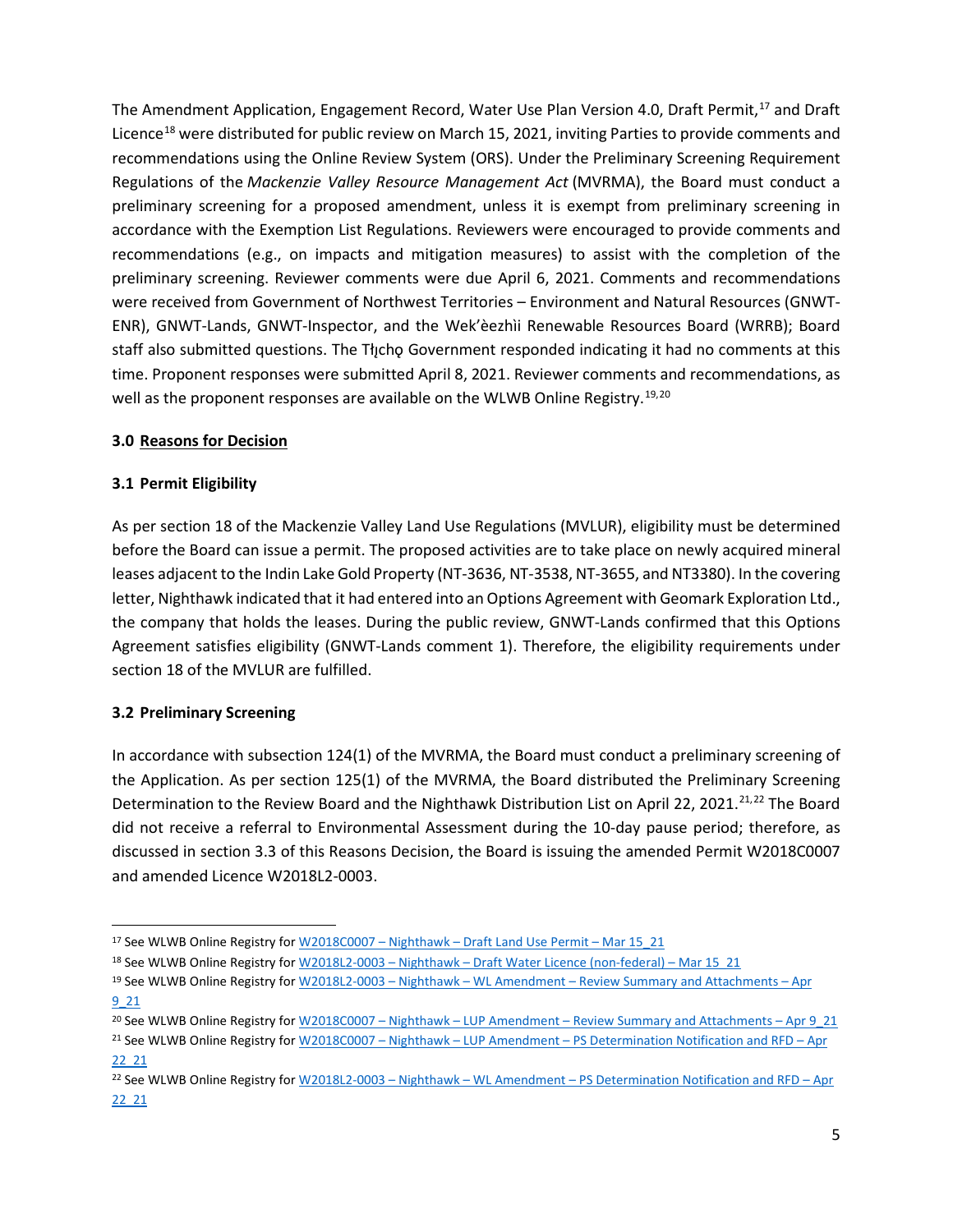#### **3.3 Water Licence**

#### **3.3.1 General Principles for Water Licence W2018L2-0003**

The scope, definitions, and conditions set forth in the draft Licence has been developed in order to address the Board's statutory responsibilities and the concerns that arose during the regulatory process. In developing the draft Licence, no changes were made to conditions but updates were made to reference documents to reflect the current status of Nighthawk's activities.

#### **3.3.2 Determinations Relating to Water Licence W2018L2-0003**

#### Existing Licensees

To Parties, or existing Licensees, raised concern with the potential for Nighthawk's proposed amendments to affect existing Licensees. Therefore, after reviewing the submissions filed on the Public Registry, the Board is satisfied that, with respect to paragraph 26(5)(a) of the *Waters Act*, the granting of this amended Licence to Nighthawk will not adversely affect, in a significant way, any existing Licensee, provided the conditions of the Licence are complied with.

#### Existing Water Users

Paragraph 26(5)(b) of the *Waters Act* prohibits the issuance of a licence unless the Board is satisfied that appropriate compensation has been or will be paid by the Applicant to people who were, at the time when the Applicant filed its application with the Board, members of the classes of water users, depositors, owners, occupiers, or holders listed under paragraph 26(5)(b) who would be adversely affected by the use of waters or deposit of waste proposed by the Applicant. The were no claims for compensation received by the comment deadline outlined in the Notice of Application.<sup>[23](#page-5-0)</sup> Provided that compliance with the Water Licence conditions is achieved, the Board does not believe that any users or persons listed in paragraph 26(5)(b) of the *Waters Act* will be adversely affected by the use of waters or the deposit of Waste proposed by the Applicant.

#### Water Quality Standards

Insofar as subparagraph 26(5)(c)(i) of the *Waters Act* is concerned, the Board is of the view that compliance with the Licence conditions will ensure the Waste produced by the exploration at the Indin Lake Gold Property will be treated and disposed of in a manner which will maintain water quality consistent with applicable standards and the Board's *Water and Effluent Quality Management Policy.[24](#page-5-1)*

#### Financial Responsibility of the Applicant

Under paragraph 26(5)(d) of the *Waters Act*, before the Board can issue the Licence, it must be satisfied that the Applicant has provided evidence of adequate financial responsibility. The Board has not received any information to suggest that the current financial security does not satisfy paragraph 26(5)(d) of the *Waters Act*. There has been no evidence provided that the Project would significantly affect Closure and Reclamation costs. Additionally, Nighthawk has not proposed to increase activities beyond what security is currently held for. Therefore, the WLWB has determined that the financial responsibility of the Applicant remains adequate to satisfy 26(5)(d) of the *Waters Act*, including the requirements for security

<span id="page-5-0"></span><sup>&</sup>lt;sup>23</sup> See WLWB Online Registry for W2018L2-0003 – Nighthawk – [WL Amendment Application –](http://registry.mvlwb.ca/Documents/W2018L2-0003/W2018L2-0003%20-%20Nighthawk%20-%20WL%20Amendment%20-%20Notice%20of%20Application%20-%20Mar%2022_21.pdf) Public Notice – Mar 22\_21

<span id="page-5-1"></span><sup>&</sup>lt;sup>24</sup> See WLWB 'Policies and Guidelines' webpage for MVLWB (2011[\) Water and Effluent Quality Management Policy](https://mvlwb.com/sites/default/files/documents/MVLWB-Water-and-Effluent-Quality-Management-Policy-Mar-31_11-JCWG.pdf)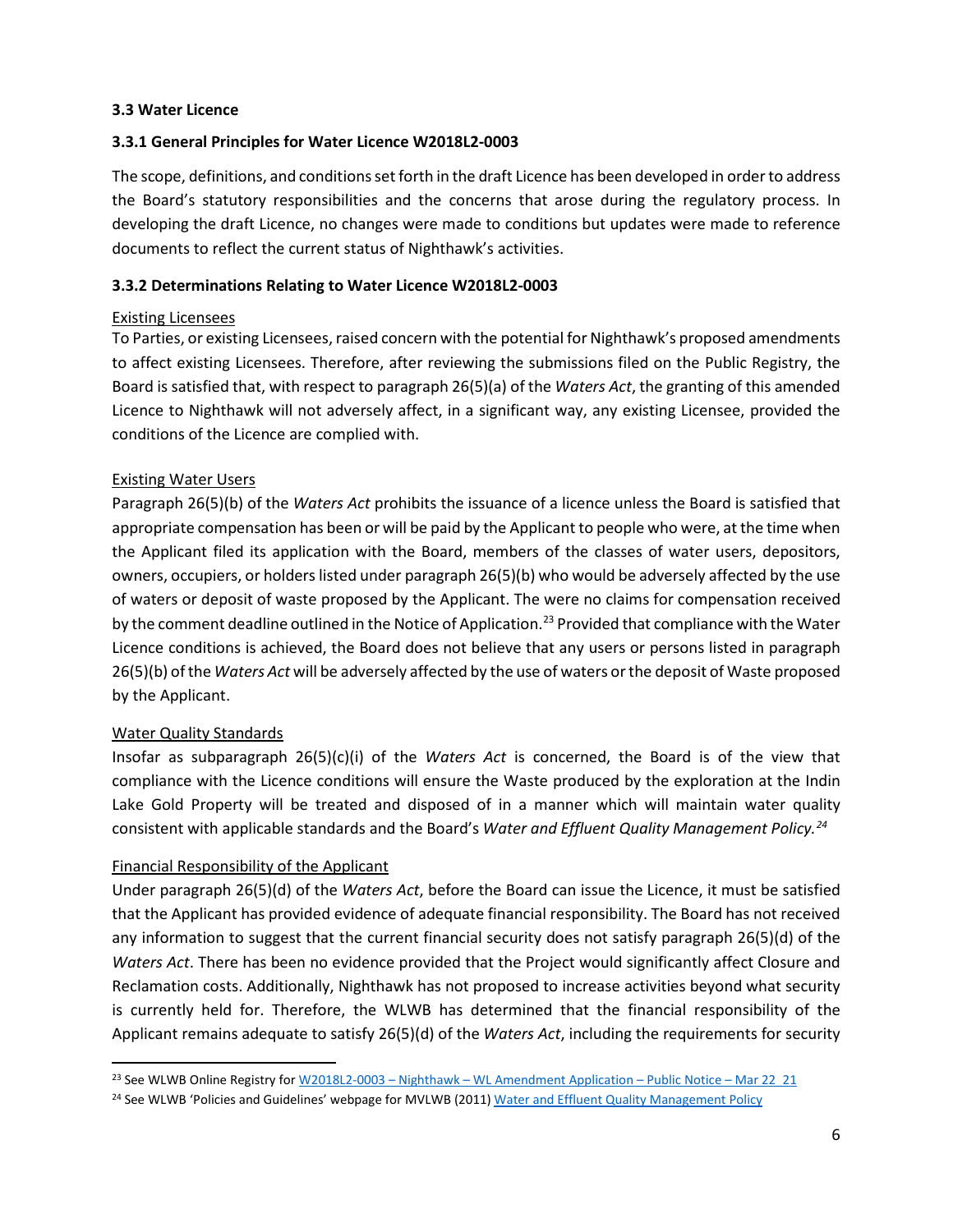under Part C and Schedule 2 of the Licence.

#### Requirements of subsection 27(2) of the Waters Act

It is the Board's opinion that compliance with the condition of the Licence will ensure that any potential adverse effects on other water users, which might arise as a result of the issuance of the amended Licence, will be minimized.

#### Requirements of Section 61 of the MVRMA

Pursuant to subsection 61(2) of the MVRMA, the Board may not issue a licence or permit except in accordance with any applicable land use plan. It is noted that the mineral leases (NT-3636, NT-3538, NT-3655, and NT-3380) Nighthawk has requested to add to the Permit and Licence are on territorial land and therefore do not fall under the Tłycho Wenek'e (Tłycho Land Use Plan). The Tłycho Land Claims and Self-Government Settlement (Tłįchǫ Agreement) lists several existing third-party interests (such as mineral claims or leases) on Tłįchǫ lands. The Tłįchǫ Agreement states that, for mining claims or leases created prior to the Tłįchǫ Agreement, the management of these existing interests lies with the Government of Canada. Therefore, the Board believes the requirements of subsection 61(2) are met.

#### Water Licence W2018L2-0003

At this time, Nighthawk has proposed to amend Licence W2018L2-0003 to allow for the use of water and deposit waste in support of exploration activities on mineral leases NT-3636, NT-3538, NT-3655, and NT-3380. This change would be through an update to the complete application referenced in Part A, Condition 1(a) with no change to any Licence conditions. During the public review, GNWT-ENR commented that it supports Nighthawk's Application and no changes to the Licence are required. No other comments regarding the Application were received during the public review.

Subject to the terms and conditions set out in the Licence, and for the reasons expressed herein, the Board believes that the licensed undertaking for water use and waste disposal associated with the Indin Lake Gold Property can be completed by the Licensee while providing for the conservation, development, utilization of waters in a manner that will provide the optimum benefit for all Canadians, and in particular, for the residents of Wek'èezhìi.

After having reviewed the written comments and submissions received by the Board, and having due regard to the facts and circumstances, the merits of the submissions made to it, and to the purpose, scope, and intent of the MVRMA and the *Waters Act* and Regulations made thereunder, the Board has decided to issue the amended Water Licence W2018L2-0003, subject to the terms and conditions contained therein.

 *Decision #1: If the Board does not receive a notice of referral to environmental assessment by May 2, 2021, the Board will issue the amended Water Licence W2018L2-0003 on May 3, 2021, subject to the terms and conditions contained therein.*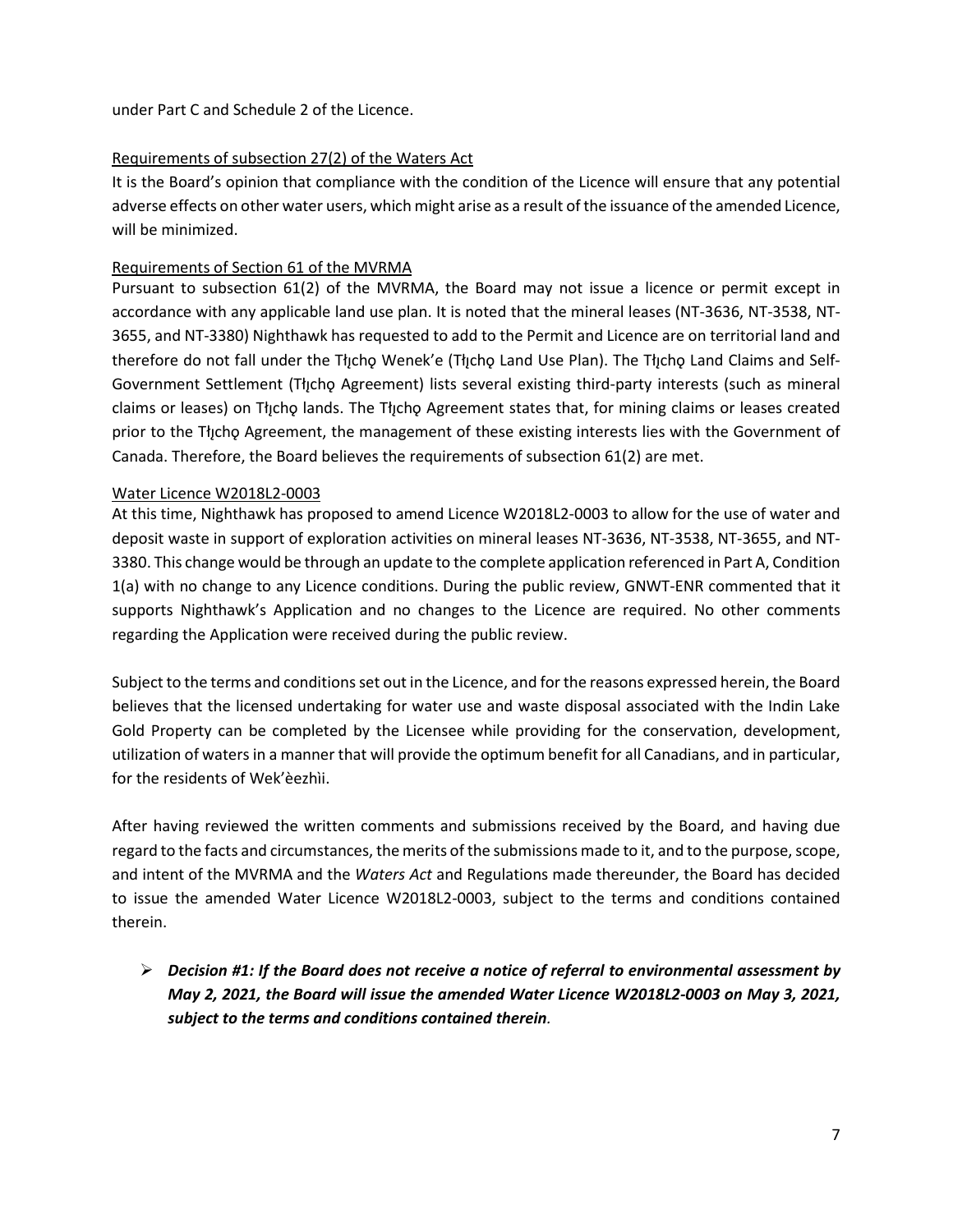#### Water Use Plan Version 4.0

As part of the Amendment Application, Nighthawk submitted Version 4.0 of the Water Use Plan to include additional Water Sources as a result of the Options Agreement for new leases to be part of the Indin Lake Gold Property. The Water Use Plan was reviewed and it was confirmed that the Plan is in accordance with Part D, Condition 2 of the existing Licence. As described in Section 3.3.2, the Board decided to issue the amended Licence. The updated Water Use Plan would allow Nighthawk to use water and deposit waste in support of exploration activities on the newly acquired leases. During the public review, GNWT-ENR supported the updated Water Use Plan (GNWT-ENR comment 2).

Upon review of Version 4.0 of the Water Use Plan, it was noted that some of the proposed Water Sources were entirely located on lands Nighthawk does not have a mineral lease or claim for (VL2, VL5, VL6, and VL21). Nighthawk was asked to describe what these Water Sources would be used for, and what methods would be used to withdraw water from these sources (Board staff comment 2). Nighthawk responded that Water Sources outside of the lease boundaries were included for transparency with other water users in the area but understands exploration can only occur with mining lease and mineral claim areas. Nighthawk has stated it will update the Water Use Plan to exclude Water Sources entirely outside of areas in which Nighthawk has the right to conduct exploration activities. The Board has therefore decided to approve Version 4.0 of the Water Use Plan but notes that withdrawal from VL2, VL5, VL6, and VL21 is not authorized. The Board requires Nighthawk to submit Version 4.1 of the Water Use Plan within 30 days of the Board's decision; Version 4.1 is to remove references to Water Sources VL2, VL5, VL6, and VL21.

- *Decision #2: If the Board does not receive a notice of referral to environmental assessment by May 2, 2021, the Board has decided to approve Version 4.0 of the Water Use Plan on May 3, 2021 but communicate that withdrawal from VL2, VL5, VL6, and VL21 is not authorized.*
- *Decision #3: The Board requires Nighthawk to submit Version 4.1 within 30 days of the Board's decision; Version 4.1 is to remove references to the following Water Sources: VL2, VL5, VL6, and VL21.*

## Additional Water Sources

Small-scale projects can propose small volumes of water use from a large number of potential sources over a large area and this is generally not practical to include in the body of a Licence. A Water Use Plan can be used to document all Water Sources that a Proponent intends to use throughout the life of a project. Section 79.1 of the *MVRMA* states:

The Wek'èezhìi Land and Water Board may not issue, amend or renew a licence for the use of waters or the deposit of waste if, in its opinion, that use or deposit is likely to substantially alter the quality, quantity or rate of flow of waters when on or flowing through Tłicho lands or water adjacent to Tłıcho lands unless:

(a) The Board is satisfied that there is no alternative that could reasonably satisfy the requirements of the applicant and that there are no reasonable measures by which the applicant could avoid the alteration; and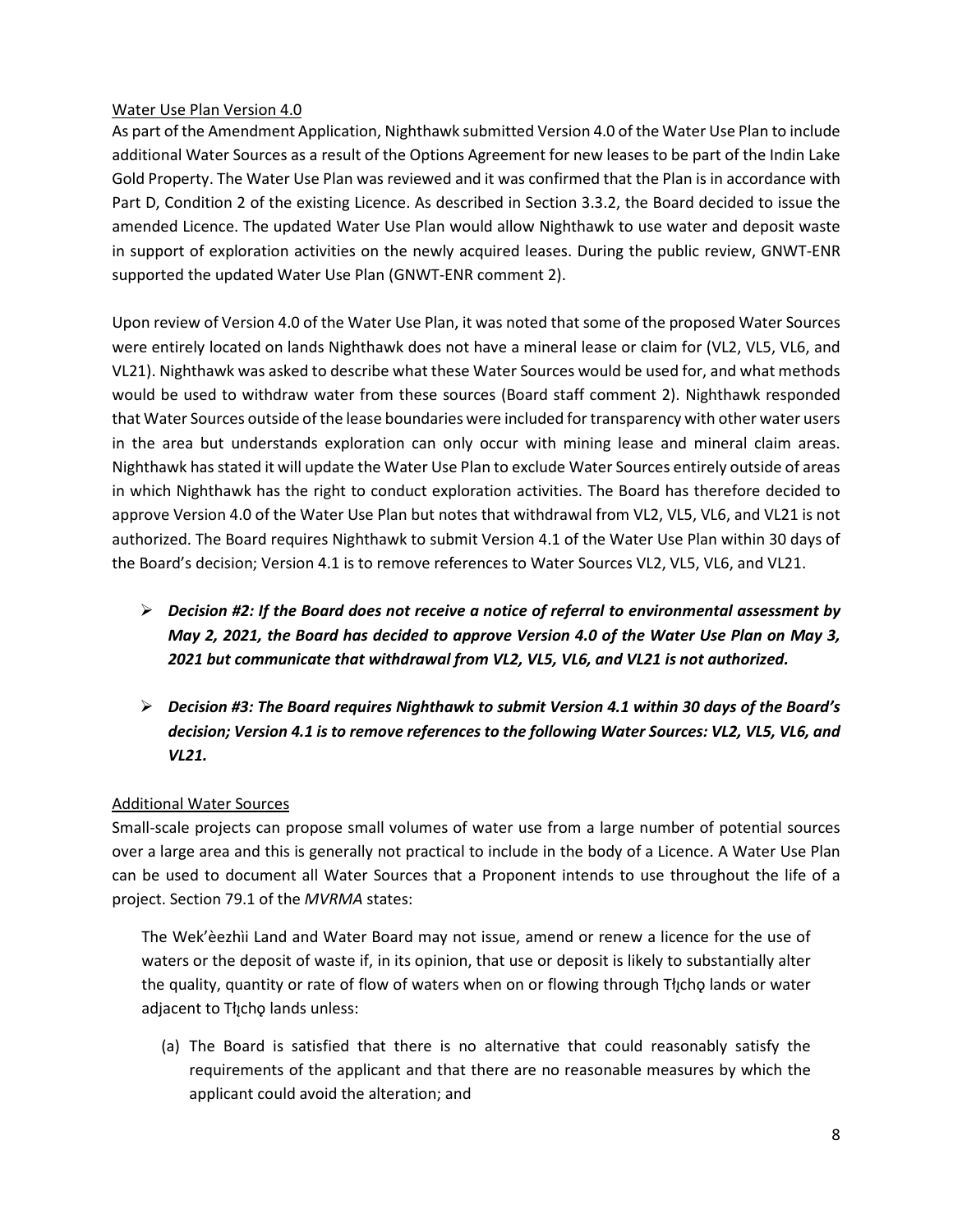(b) The applicant has entered into an agreement with the Tł<sub>i</sub>cho Government to compensate the The The First Nation for any loss or damage that may be caused by the alteration, or the applicant or the Tłıcho Government has applied to the Board under subsection 79.3(1) for a determination of compensation for that loss or damage.

To allow the Board to fulfill this requirement in the MVRMA, and to satisfy the legislative requirements under subsection 26(5) and section 59 of the *Waters Act*, additional Water Sources must be added through an amendment proceeding because it provides all Parties an opportunity to provide input to the Board's consideration of proposed water sources. *The Board reminds Nighthawk that all proposed Water Sources will require Nighthawk to submit an amendment application and a revised Water Use Plan.*

## **3.4 Land Use Permit**

Nighthawk is requesting to amend its Permit to allow the Company to conduct exploration activities on newly acquired mineral leases. This change would be through an update to the complete application referenced in Part C, Condition 7; no Permit conditions would require changes to their wording. During the public review, GNWT-ENR commented that it supports Nighthawk's Amendment Application and no changes to the Permit are required. During the public review, the GNWT Inspector commented that no new Permit conditions would be required for the proposed Amendment (GNWT-Inspector comment 1). No other comments or recommendations were received from reviewers regarding the Request.

## *3.4.1 Overall Permit Recommendation*

After reviewing the Request, as well as all reviewer comments and proponent responses submitted during the public review, the Board has decided to issue the amended Type A Land Use Permit.

 *Decision #4: If the Board does not receive a notice of referral to environmental assessment by May 2, 2021, the Board will issue the amended Type A Land Use Permit on May 3, 2021.*

## **3.5 Wildlife Mitigation and Monitoring Plan**

During the public review, the WRRB commented that Nighthawk did not submit an updated WMMP with the proposed amendments for the Licence and Permit and that projects requiring Type B Licences likely require WMMP as per the GNWT WWMP Process and Content Guidelines (WRRB comment 2).<sup>[25](#page-8-0)</sup> The WRRB recommended that Nighthawk update their WMMP to include the newly acquired leases (WRRB comment 2). Nighthawk responded that because the activities of the Permit have not changed and the current WWMP is not specific to the particular leases and claims within the Permit boundaries, it does not believe an updated WMMP is required. Additionally, Nighthawk committed to continuing to review the WMMP annually and make updates as needed. It is noted that the WMMP is not a requirement of the Permit or Licence. The Board has decided to request that Nighthawk work collaboratively with the WRRB on wildlife management aspects and to determine the timing of an updated plan.

<span id="page-8-0"></span><sup>&</sup>lt;sup>25</sup> See GNWT-ENR website fo[r Wildlife Management and Monitoring Plan \(WMMP\) Process and Content Guidelines](https://www.enr.gov.nt.ca/sites/enr/files/resources/wmmp_process_and_content_guidelines_june_2019.pdf)